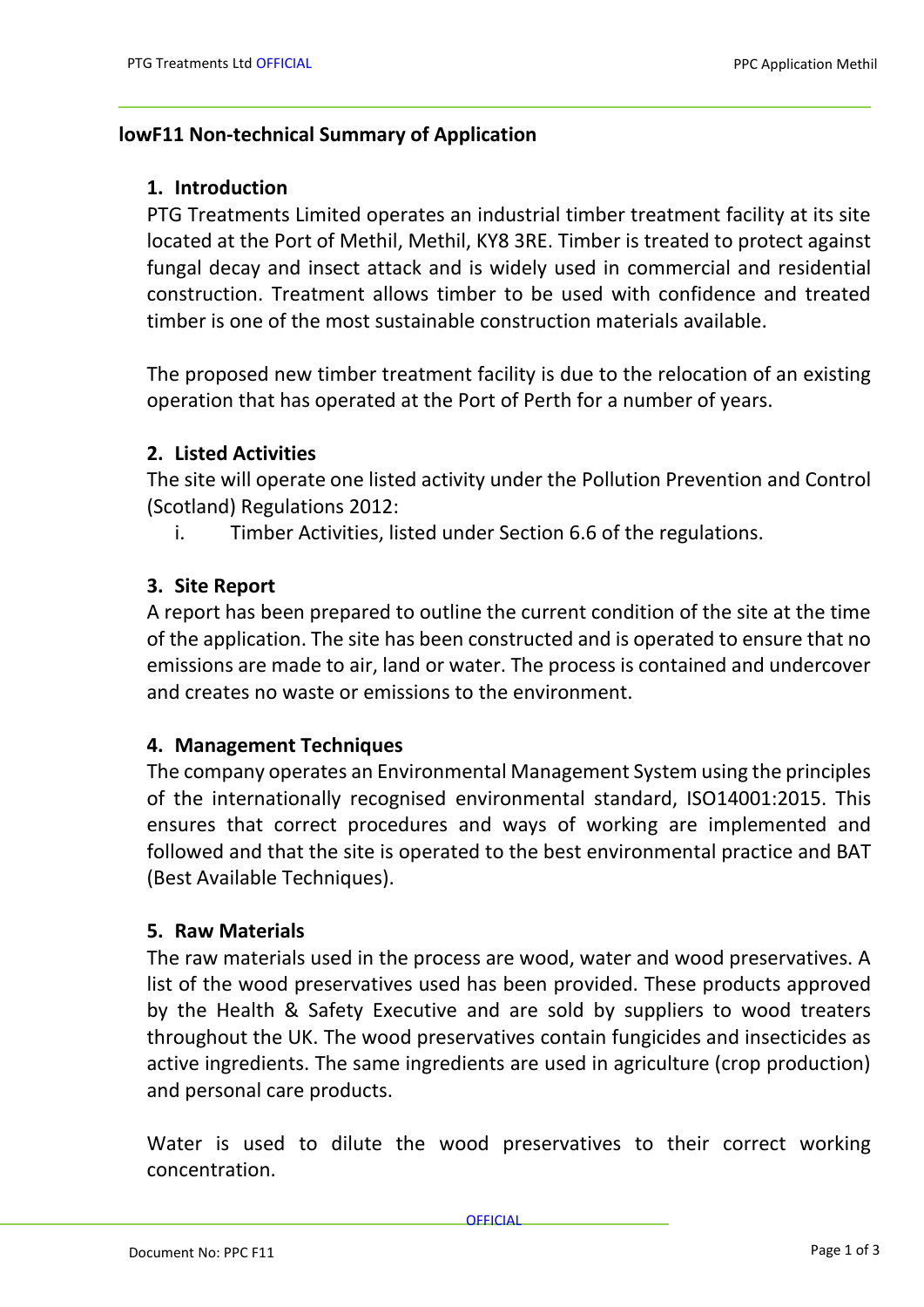Suppliers of wood preservatives are continually reviewing the active ingredients to ensure they are the most effective whilst minimising potential impacts on the environment.

## **6. Waste**

There is no regular waste from the process of treating wood in an industrial process. After the wood has been treated with the correct amount of preservative, the wood is allowed to dry undercover. Any drips are collected and returned to the preservative storage tanks for reuse.

As necessary and usually less than once per year the tanks may need to be cleaned. The cleaning water will either be used to make more preservative or will be disposed of by a waste contractor.

# **7. Emissions**

The preservatives are waterbased, have virtually no odour and do not release emissions into the air.

The installation is designed to contain the process activities and any spills or leaks during the process are trapped using bunds before being recovered and recycled. It is operated as a closed system with inputs being water, wood and preservative and the output being preservative treated wood. When leaving the installation the preservative is chemically fixed in the wood. There are therefore no emissions to land or water from the process.

## **8. Energy**

There is no heat used in the process. Electricity is used to power pumps and motors that move the preservative liquid around the process.

## **9. Noise**

There is very little noise generated from the installation which is situated on an industrial port. The only noise generators are vehicle engines and electric motors.

## **10. Human Health**

There are no emissions from the installation and therefore no impact on human health. Operators are specifically trained in their roles and how to handle the raw materials.